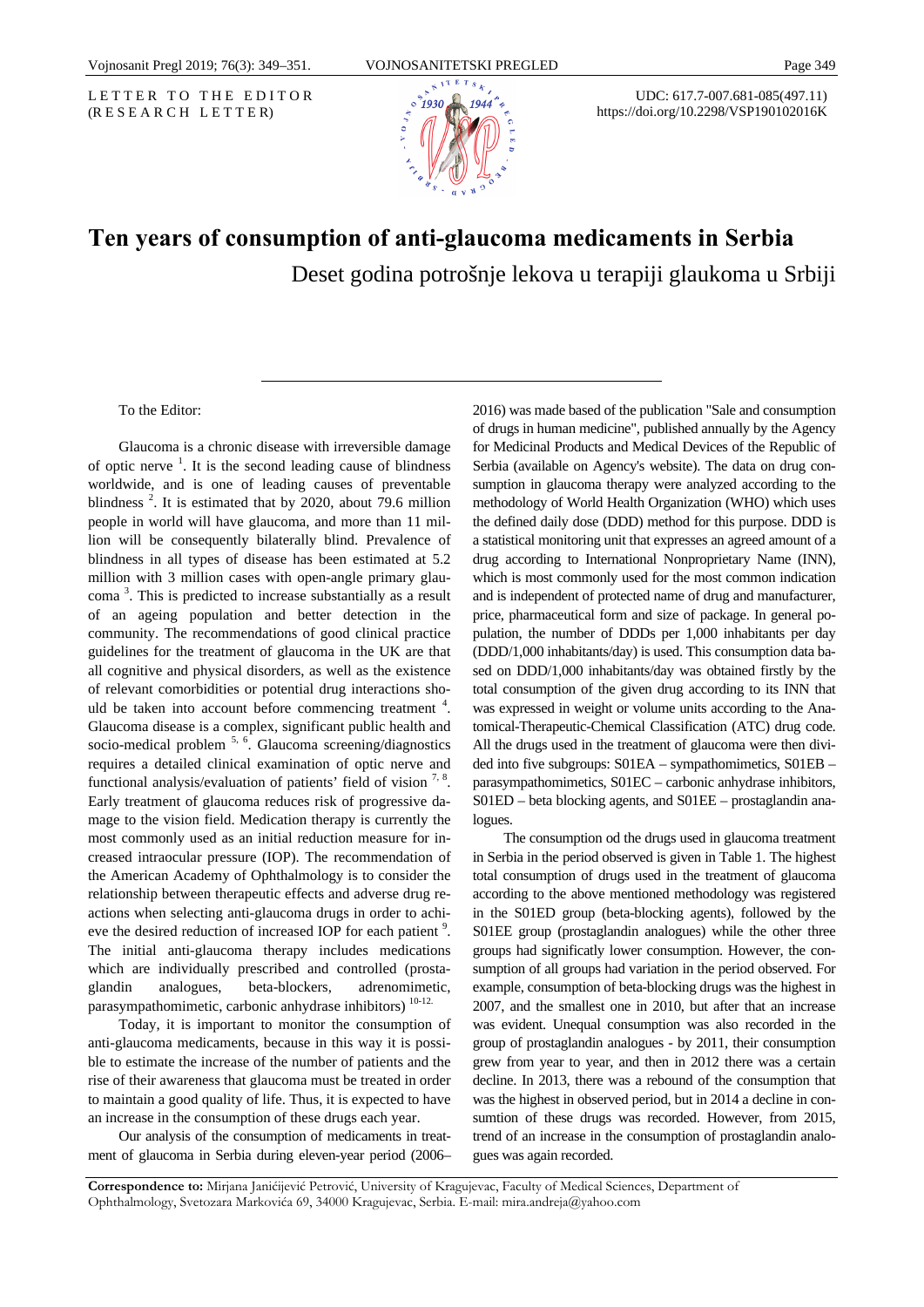**Table 1** 

|       | ATC groups                  |                                 |                               |                                 |                                       |
|-------|-----------------------------|---------------------------------|-------------------------------|---------------------------------|---------------------------------------|
| Year  | S01EA<br>(sympathomimetics) | S01EB<br>(parasympathomimetics) | S01EC<br>(carbonic anhydrase) | S01ED<br>(beta-blocking agents) | S01EE<br>(prostaglandin<br>analogues) |
| 2006  | 0.01                        | 1.05                            | 0.32                          | 6.22                            | 0.64                                  |
| 2007  | 0.05                        | 0.35                            | 0.30                          | 7.89                            | 0.93                                  |
| 2008  | 0.16                        | 0.66                            | 0.53                          | 7.12                            | 1.48                                  |
| 2009  | 0.21                        | 0.39                            | 0.48                          | 5.23                            | 2.28                                  |
| 2010  | 0.45                        | 0.57                            | 0.46                          | 4.11                            | 2.09                                  |
| 2011  | 0.49                        | 0.36                            | 0.46                          | 4.50                            | 2.61                                  |
| 2012  | 0.62                        | 0.32                            | 0.51                          | 6.71                            | 2.31                                  |
| 2013  | 0.71                        | 0.29                            | 0.54                          | 6.98                            | 3.68                                  |
| 2014  | 0.18                        | 0.26                            | 0.57                          | 7.73                            | 0.72                                  |
| 2015  | 0.28                        | 0.34                            | 0.60                          | 7.14                            | 1.41                                  |
| 2016  | 1.36                        | 0.3                             | 0.85                          | 7.68                            | 3.9                                   |
| Total | 4.52                        | 4.89                            | 5.62                          | 71.31                           | 22.05                                 |

**DDD – defined daily dose; ATC – anatomical-therapeutic-chemical classification.**

These variations in consumption can be attributed to the trend of prescribing new fixed combinations, such as travoprost/timolol, dorzolamide/timolol, timolol/brimonidine, etc, and an individual approach to the glaucoma treatment. The highest consumption of drugs in treatment of glaucoma according to DDD/1,000 inhabitants/day in all ATC groups, except for the S01EB group was registered in 2016. An individual analysis showed that the consumption of adrenomimetics and prostaglandin analogues was increasing until 2014, after which the significant fall was registered (both drugs represent an initial/effective therapy, either alone, or in the combination). At the same time, the consumption of carbonic anhydrase inhibitors had a linear rise (due to the prescriptions related to all types of glaucoma, including the secondary glaucoma), while parasympathomimetics were in linear decrease (due to the prescriptions of the medicaments mainly for the angular glaucoma).

In Slovenia, the linear increase in total consumption of forcible drugs in the period 2006–2017 was observed. An analysis of DDD/1,000 inhabitants/day indicated variations in relation to the ATC group. The highest increase in consumption was recorded in the S01EE group, while the consumption of sympthomimetics increased until 2016, after which there was a slight decline. The fall in consumption was seen in the S01EB group, while the consumption of S01EC and S01ED groups after 2011 was relatively stable <sup>13</sup>. In Norway, in the period 2011–2015, there was a linear decrease in the total consumption of drugs from the S01E-ATC group, observed through DDD/1,000 inhabitants/day. A more detailed analysis by groups showed that consumption of S01EA, S01EC and S01EE was growing, while consumption of S01ED decreased. At the same time, after 2013, the consumption of parasympathomimetics was relatively constant and stable  $^{14}$ .

The first line of treatment for glaucoma, regardless of the general rule that the therapy should be individualized taking into account the patient's comorbidity, its accompanying therapy, the existence of the contraindication for the use of some anti-glaucoma drugs, belongs to prostaglandin analogues. If glaucoma patients have an additional eye inflammation, then they should not take prostaglandin analogues, and advantage should be given to beta-blockers, or to another anti-glaucoma drugs. Our analysis indicated that the consumption of anti-glaucoma medicaments in Serbia is mainly in line with the modern recommendations on the treatment of glaucoma 15.

**Sanja Kocić\*† , Snežana Radovanović\*† , Katarina Janićijević\*, Svetlana Radević\*, Nataša Mihailović † , Marija Sekulić ‡ , Aleksandra Eger§ , Mirjana Janićijević Petrović ║**

**University of Kragujevac, Faculty of Medical Sciences, \*Department of Social Medicine, ‡ Department of Hygiene and Ecology, ║ Department of Ophthalmology, Kragujevac, Serbia; † Department of Social Medicine, Institute for Public Health Kragujevac, Kragujevac, Serbia; Private Health Centre, § Euro-Medic, Belgrade, Serbia** 

## REFERENCES

- 1. *Gupta D, Chen PP.* Glaucoma. Am Fam Physician 2016; 93(8): 668–74.
- 2. *Peters D, Bengtsson B, Heijl A*. Lifetime risk of blindness in open-angle glaucoma. Am J Ophthalmol 2013; 156(4): 724–30.
- 3. *Quigley HA, Broman AT*. The number of people with glaucoma worldwide in 2010 and 2020. Br J Ophthalmol 2006; 90(3): 262–7.
- 4. National Institute for Health and Care Excellence. Glaucoma: diagnosis and management. London: National Institute for Health and Care Excellence (UK); 2017.
- 5. *Mantravadi AV, Vadhar N.* Glaucoma. Prim Care 2015; 42(3): 437–49.
- 6. *Varma R, Lee PP, Goldberg I, Kotak S.* An Assessment of the Health and Economic Burdens of Glaucoma. Am J Ophthalmol 2011; 152(4): 515–22.